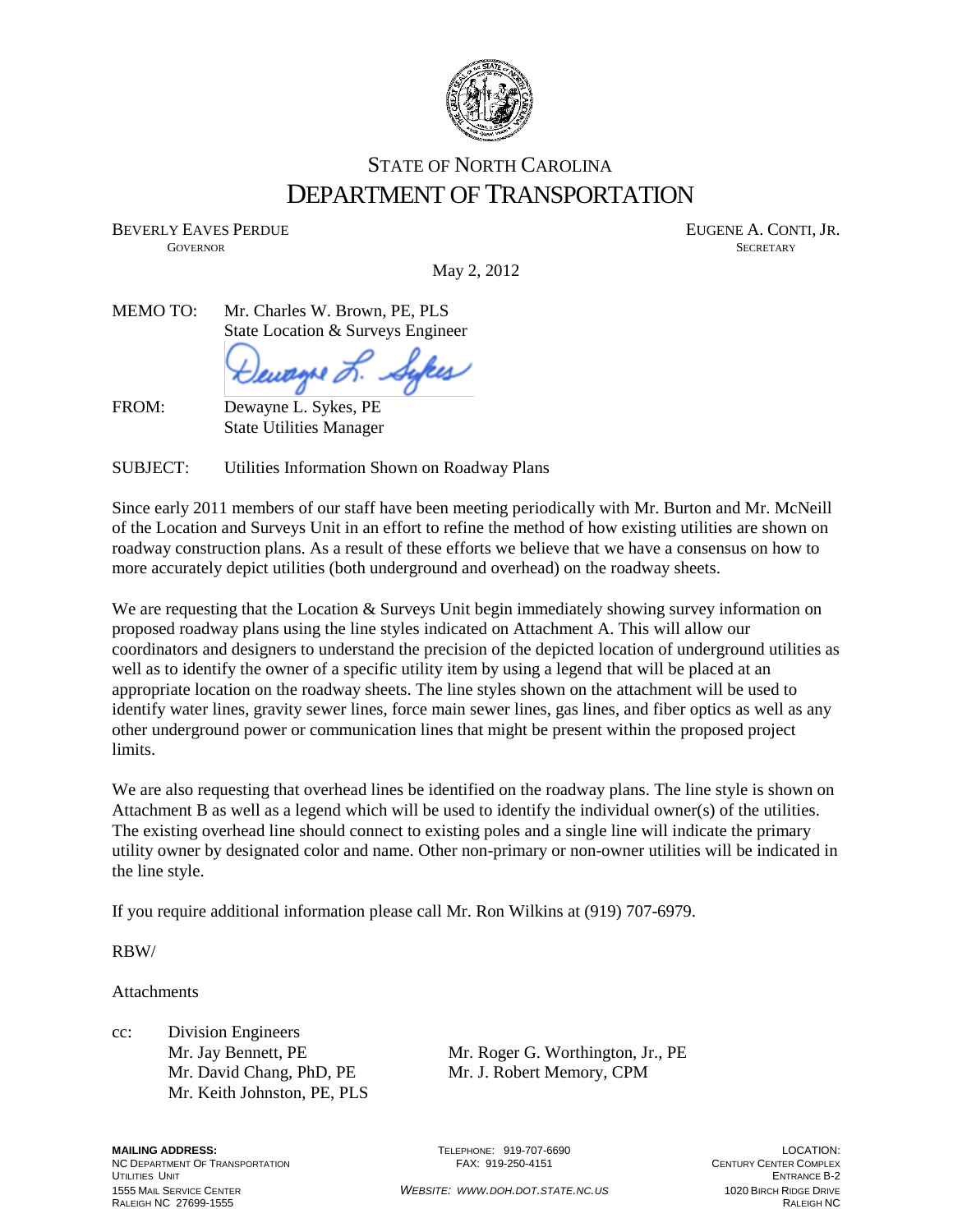## preferred margins